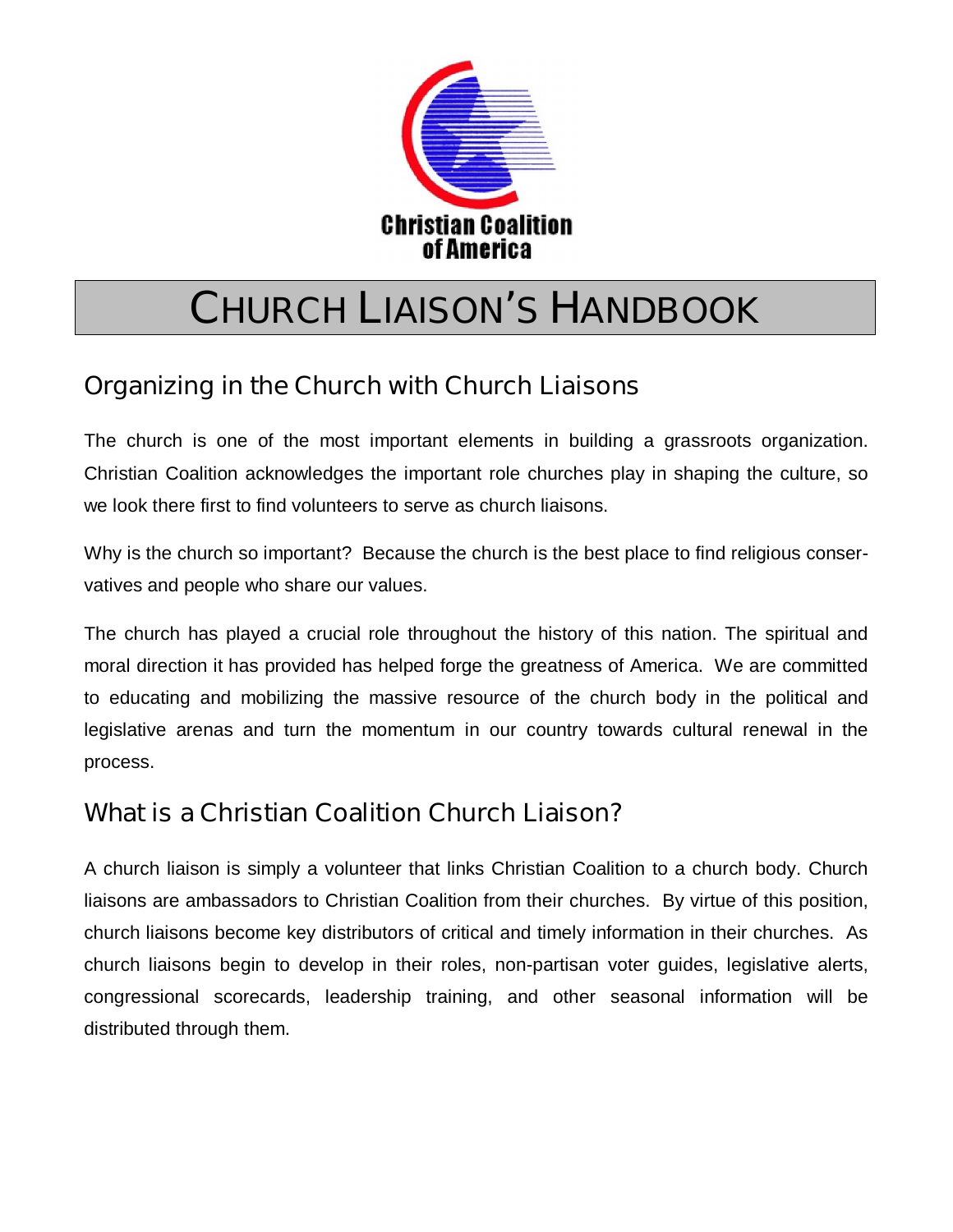Moreover, church liaisons are political and legislative agents of action for their churches. By initiating prayer meetings, voter registration drives, petition drives, and offering time-sensitive information, the church liaison will be mobilizing a large bloc of people in order to influence the political and legislative processes.

It is also important to understand that many church liaison activities are seasonal. Based on which elections are approaching or what is happening in the U.S. Congress or your state legislature, the degree of activity involving church liaisons will vary. The following Action Plan will provide a steady stream of activities that will enable church liaisons to grow in their roles.

#### **Church Liaison Action Plan**

We all know the hardest part of "doing" anything is getting started, but getting started as a church liaison is quite simple and does not take a lot of time. But action is critical. This information will help to get you started the moment you have decided to become a church liaison. Obviously, this information is based on the idea that you have prayed for God's guidance in fulfilling this role.

It is now up to you and your church to pick and choose the action items from the Suggested Activities List that can create a successful game plan for you.

Take the following steps:

\_\_\_\_\_ 1. Review the activities in the Suggested Activities List and familiarize yourself with how they may contribute to what you want to accomplish.

2. Schedule a meeting (either in person or by phone) with your local chapter chairman or state leadership team to determine which activities make the most sense for your church at the time. Discuss a proposed schedule of activities.

3. Write out an action plan with activity descriptions and schedules, (who will do what and when?). This will help you to plan specifics for you and your church based on a pre-qualified list of successful and effective activities.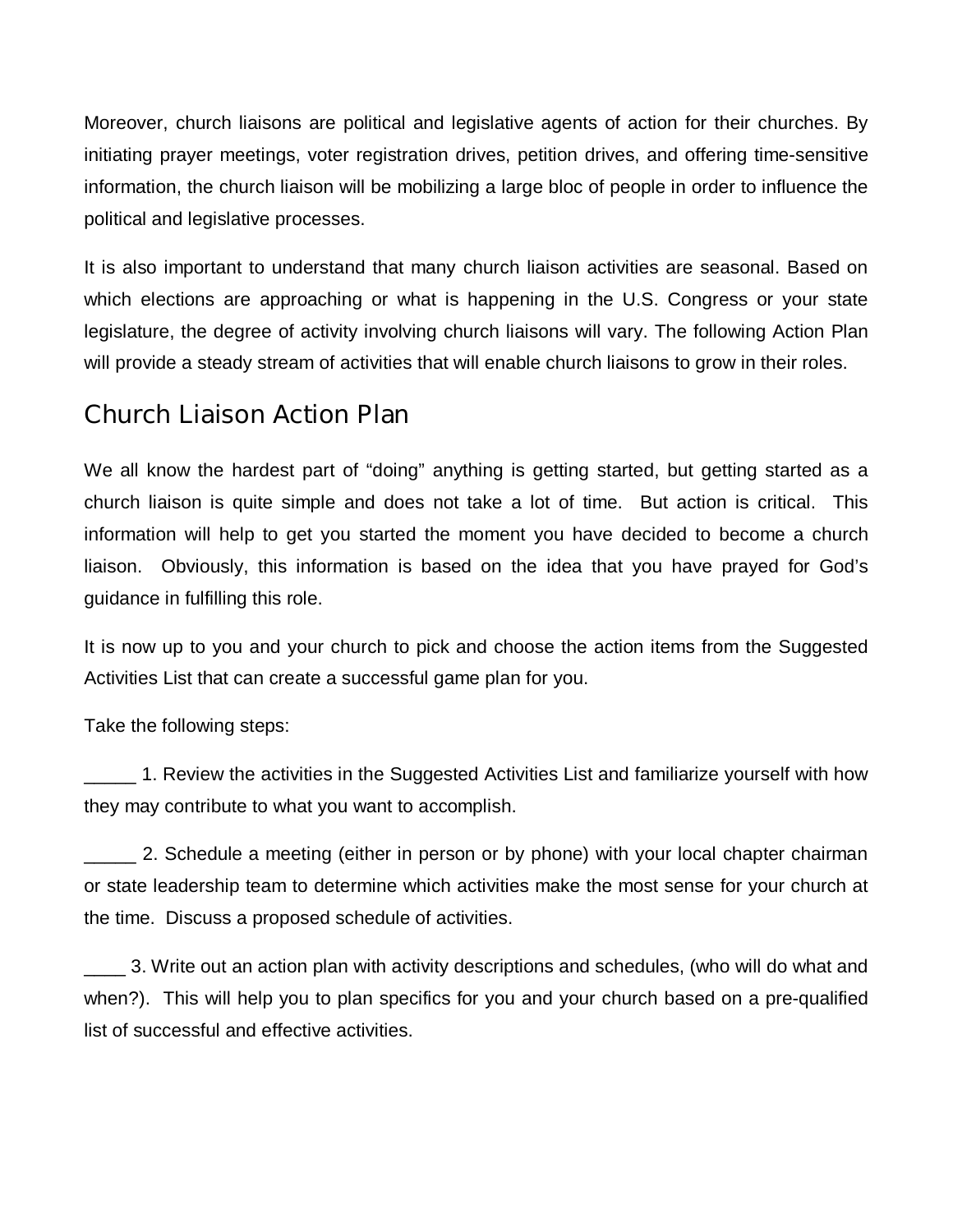As you begin your journey as a church liaison, remember that getting started is the highest hurdle to jump. G.K. Chesterton once stated, "I do not believe in a fate that falls on men however they act; but I do believe in a fate that falls on them unless they act".

#### **Suggested Activities**

This list is a compilation of activities that have been proven successful in giving Christians and people of faith a voice in government. The cumulative effect of these activities initiated at the local level in thousands of churches across the country has given Christian Coalition and religious conservatives an unparalleled voice in the political process.

They are designed to build a strong pro-family voice in your church. They are purposely easy to implement. When coupled with similar activities of other surrounding churches, they will strengthen the overall pro-family voice in your community.

Set up a Citizen Action bulletin board or table in your church. This can be used for posting or distributing timely information about issues or upcoming events. Check with your pastor or other church leaders to see if you can follow through on this effective idea.

\_\_\_\_\_ Start a Family Concerns Ministry in your church. A Family Concerns Ministry is a service that you can provide to extend your reach and effectiveness by enlisting the efforts of others in your church to become involved in the civic process. It is important to work with your pastor or other church leadership when starting a Family Concerns Ministry. You may need to schedule a meeting with your pastor to show him the vision of the ministry and to reinforce the fact that you will not conduct activities without his guidance. Assure him that you will be responsible for administering the ministry and it will require none of his time.

\_\_\_\_\_ Hold a voter registration drive. The purpose of a voter registration drive is to ensure that as many people as possible are able to exercise their right to vote. As shocking as it may seem, the amount of the church-going public registered to vote hovers around 50 percent. The Life Chain, a pro-life advocacy organization, once conducted an informal survey at a pro-life rally and found that only 40 percent of those willing to suffer jeers and rude comments to express their support for unborn life were actually registered to vote. It is rather ironic that a